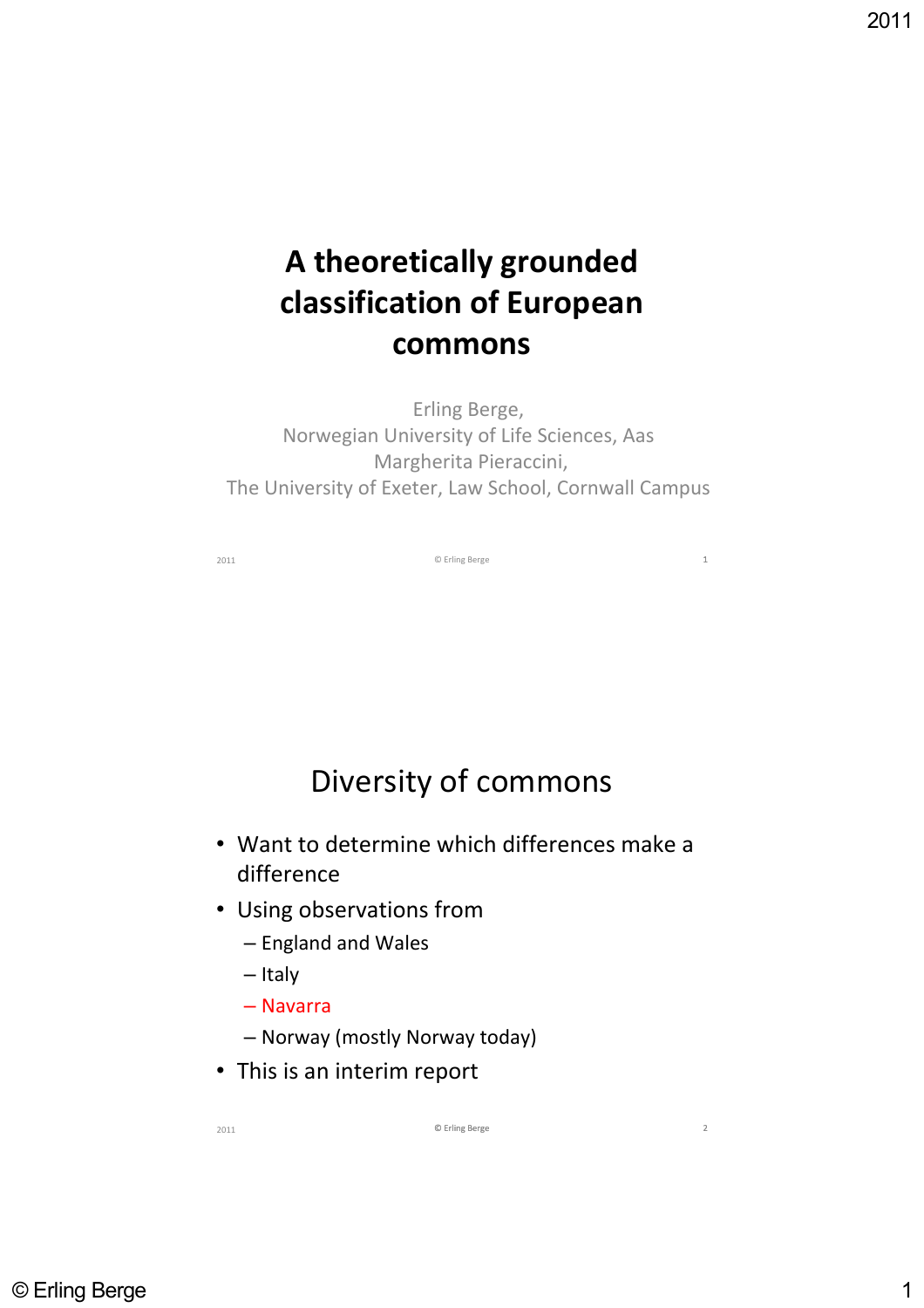## Theory

- Differences in institutions are more important than bio‐physical diversity – and politically more easily subject to design
- Taking Ostrom's (2005) classification of rules as the point of departure

2011 **⊘** Erling Berge 3 3

- The ADICO syntax of rules
	- Differentiating rules, norms, strategies

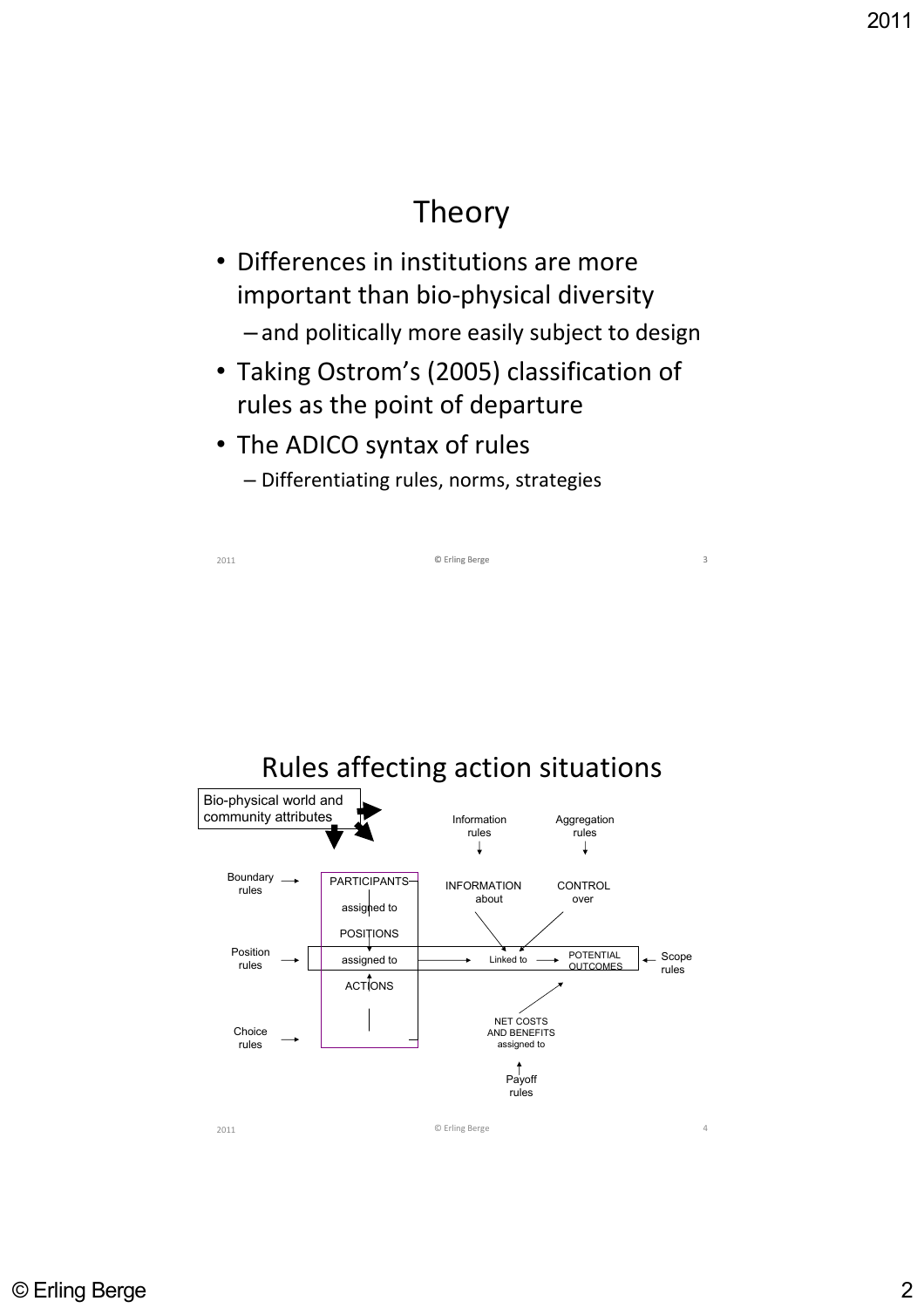#### The vertical dimension of rules

- In a commons authorised actions obtain by using
	- Operational rules created by
	- Collective choice rules crafted by
	- Constitutional rules accepted by all
- Constitutional choice and Collective choice create authoritative relations (e.g. property rights in harvest from a commons)

| 2011 | © Erling Berge | 5 |
|------|----------------|---|
|      |                |   |

#### Focus on the constitutional level

- Assuming that bio‐physical factors have small impact on the constitutional level
- The constitutional level may for some (types of) rules lie at the level of the commons organisation for other rules it will be located at local state level and for some at the central state level

C Erling Berge 6

2011 **⊘** Erling Berge 6 G Erling Berge 6 G Erling Berge 6 G Erling Berge 6 G Erling Berge 6 G Erling Berge 6 G Er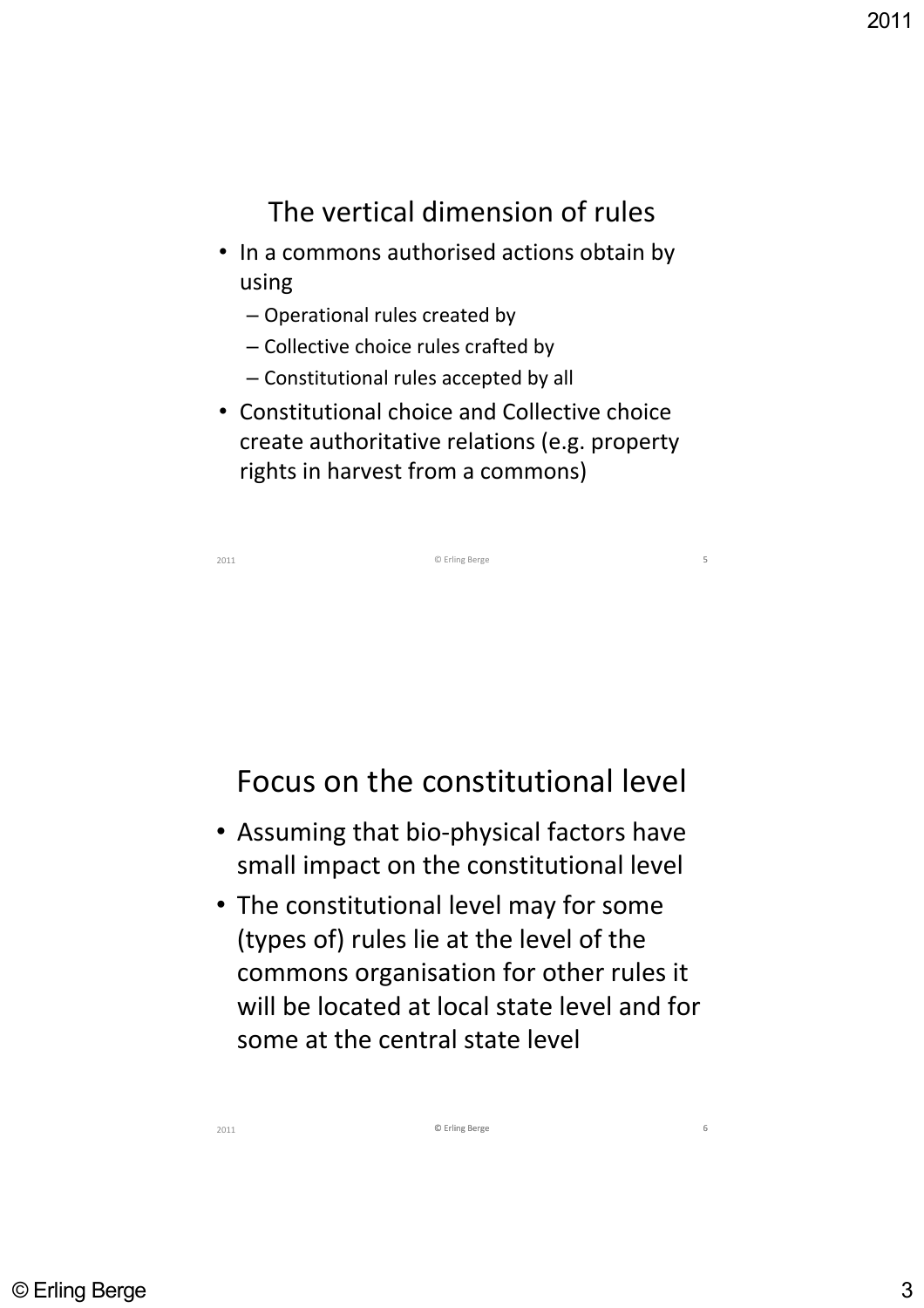# 7 types of rules

| <b>Position Rules</b> | Legal standing of the commons unit,<br>organisational elements/ roles of the unit<br>(board of governors, monitoring and<br>sanction system) |
|-----------------------|----------------------------------------------------------------------------------------------------------------------------------------------|
| <b>Boundary</b>       | Area, resource specification, membership                                                                                                     |
| <b>Rules</b>          | criteria                                                                                                                                     |
| <b>Choice Rules</b>   | Legal competences of the commons unit                                                                                                        |
| <b>Aggregation</b>    | Decision procedure for collective and                                                                                                        |
| <b>Rules</b>          | operational choice                                                                                                                           |

2011 © Erling Berge 7

| <b>Information</b><br><b>Rules</b> | Reports that are required; meetings that<br>are obligatory;                                                                                                                |
|------------------------------------|----------------------------------------------------------------------------------------------------------------------------------------------------------------------------|
|                                    | Information that is obligatory available to<br>all; information that is publicly available,<br>but at a cost                                                               |
| <b>Payoff Rules</b>                | For profit or not, allocation of management<br>costs, psycho-social and cultural values                                                                                    |
| <b>Scope Rules</b>                 | Outcomes that must, must not, or may<br>obtain. The rules may concern equity in<br>access, economic productivity, ecological<br>sustainability, or ameliorating inequities |

2011 © Erling Berge 8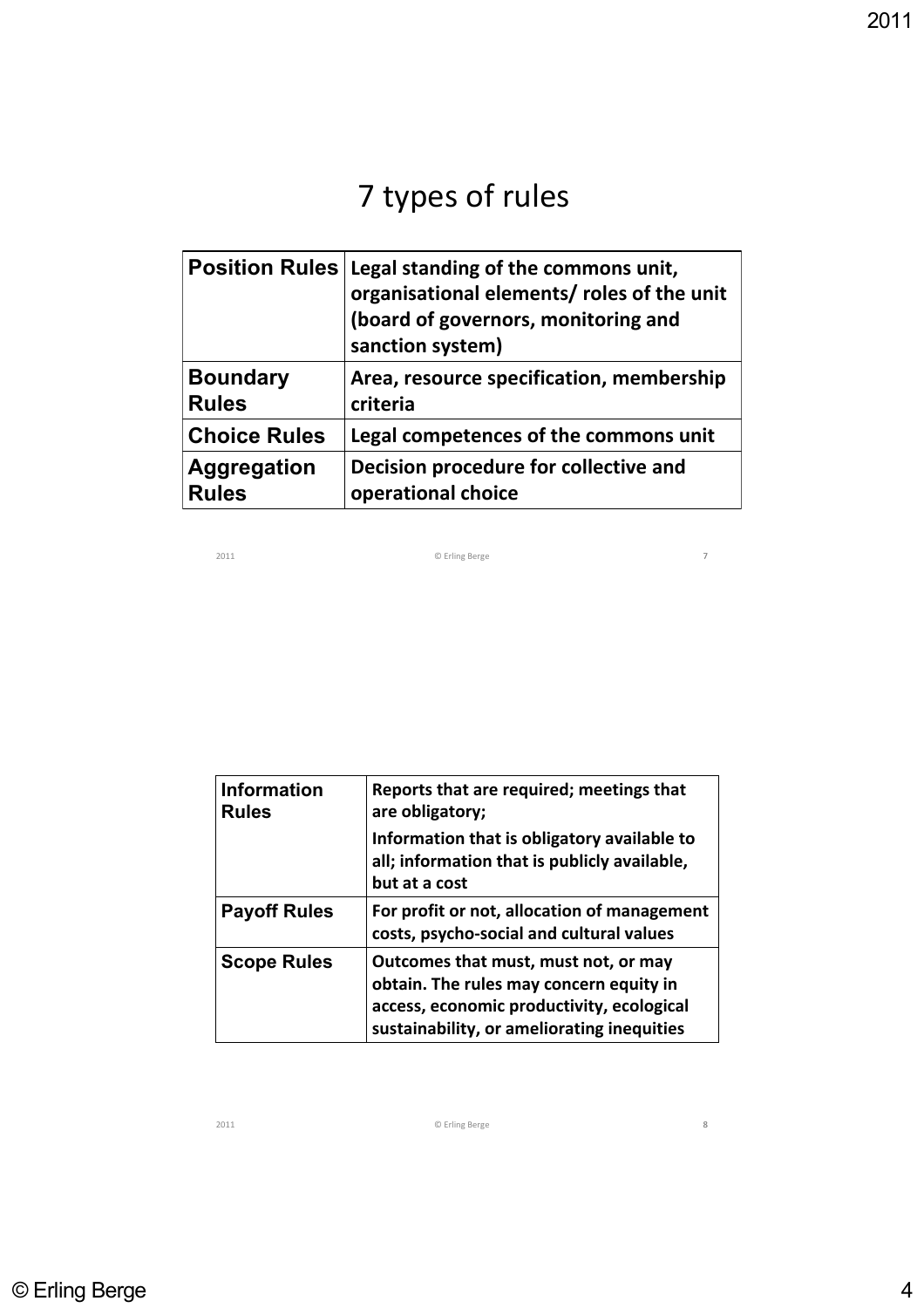### Examples of legal mechanisms I

- Boundary rules
	- The ground
	- The specific material resources
	- The remainder
- Position rules
	- Commoner
		- Place of living
		- Land holding within a suitably bounded area
		- Type of economic activity within a suitably bounded area
		- Historical legacy (customary law)
		- Hereditary right
	- Landlord
		- Owner of the ground

2011 © Erling Berge 9

Examples of legal mechanisms II

- Choice rules
	- The landlord is not allowed to sell or lease the lands that the commoners exploit
	- The commoners are not allowed to sell timber on the market
- Information rules
	- The roll of voting members shall be made public by the end of January in the year of election
	- Promulgation for a larger group of commoners can be done in the official gazette

2011 **Contract Contract Contract Contract Contract Contract Contract Contract Contract Contract Contract Contract Contract Contract Contract Contract Contract Contract Contract Contract Contract Contract Contract Contract**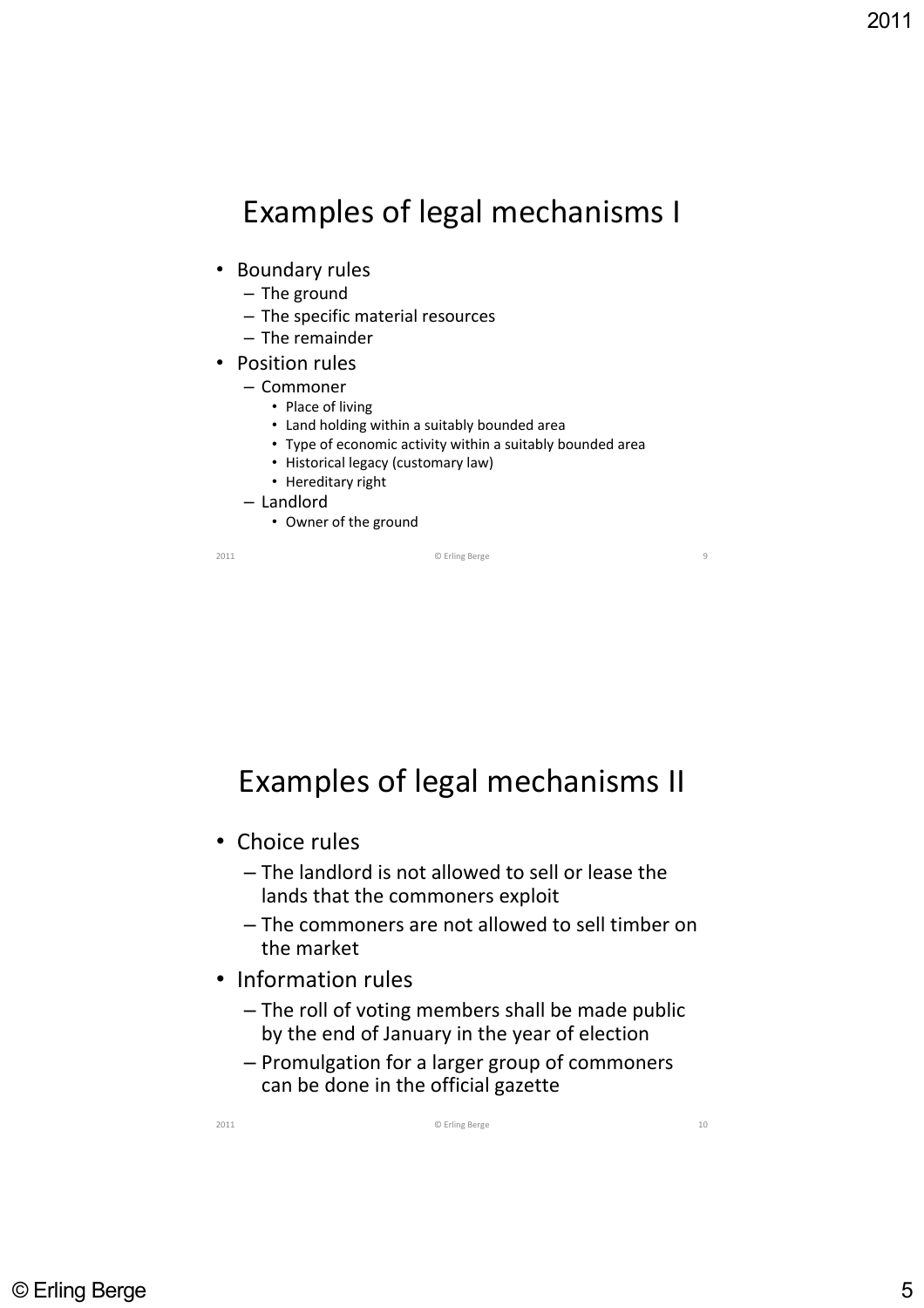### Examples of legal mechanisms III

- Aggregation rules
	- The board can decide if a majority of its members but no less than 3 are present
	- Decisions by the board cannot be appealed
- Payoff rules
	- Commoners can get timber from the commons sawmill at self‐cost
	- Surplus income of the commons shall first go to the improvement of the commons, including purchase of land

2011 © Erling Berge 11

### Examples of legal mechanisms IV

- Scope rules
	- Rights of common cannot be severed from the tenement holding it
	- Rights of common can be exercised only to the extent needed by the agricultural activities on the tenement holding the rights
	- If the sum of needs exceed the capacity of the commons each must reduce the exploitation proportionately

2011 © Erling Berge 12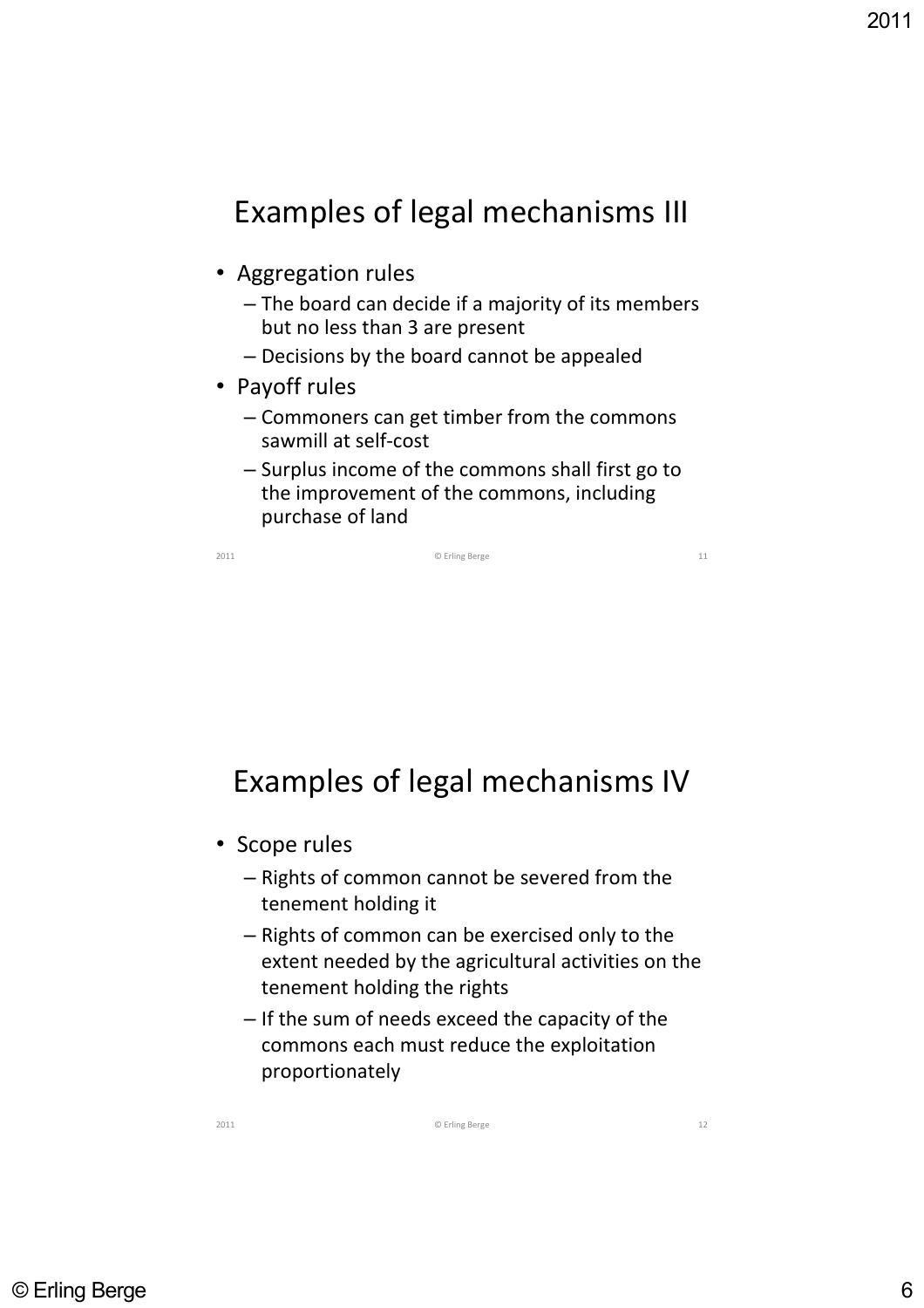#### **Rules that do not fit:**

- In case of boundary disputes with neighbouring landowners, the case **may** be solved by the rules of the act on land consolidation
- Joining two neighbouring commons can be done by a written agreement and a proposal o new bylaws that must be approved by 2/3 in each commons



- In certain cases such as allocating land for building of a summer farm building commoners disagreeing can demand judicial review
- Decisions by the ministry based in this act cannot be appealed